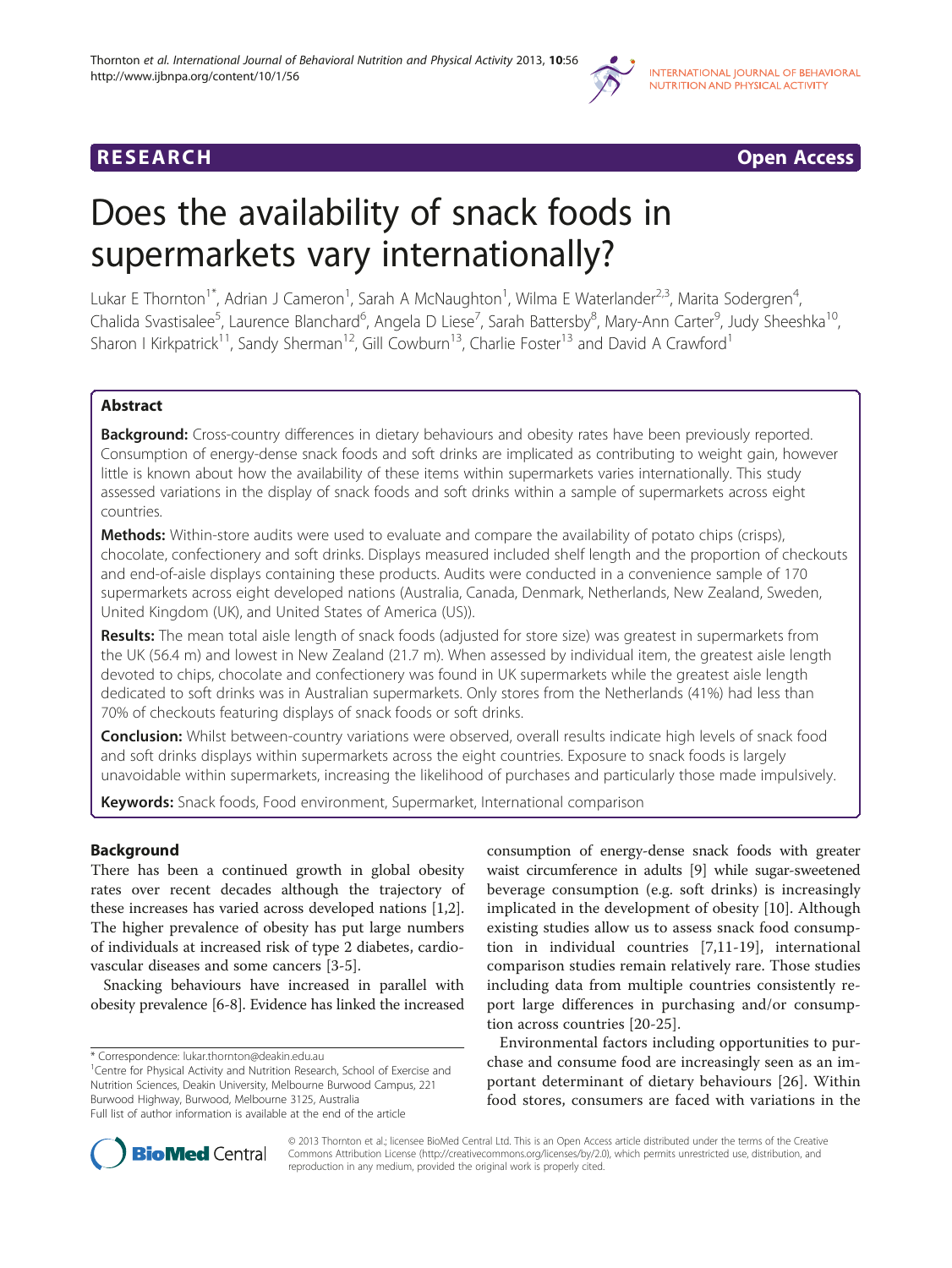quantity, quality, price and marketing of food items [[27-30\]](#page-7-0). Supermarkets are a major source of food for many households as they are usually highly accessible (both in terms of location and opening hours) and enjoy market domination in food/grocery retail expenditure in many developed nations (including Australia [[31,32](#page-7-0)], Canada [[33\]](#page-7-0), Sweden [[32\]](#page-7-0), the US [[34](#page-7-0)], and the UK [\[35](#page-7-0)]). As a setting for within-store food availability research, supermarkets are therefore an important priority.

Supermarket retailers have long known that the placement and marketing of products is a key determinant of purchasing decisions with marketing tactics being particularly important for sales of impulse items in comparison with staples [[30,36-40](#page-7-0)]. Market research findings have demonstrated that almost two thirds of in-store food purchasing decisions are unplanned, [\[41](#page-8-0)] highlighting the potential for purchasing and consumption to be influenced by within-store displays and particularly those in highly visible areas (e.g. at end-of-aisles and checkouts). Our previous assessments of the supermarket snack food environment (from Melbourne, Australia) showed snack foods to be almost ubiquitous at supermarket checkouts, and extremely common in end-of-aisle displays and temporary island bins [[42\]](#page-8-0). A significant amount of supermarket shelf space was also dedicated to snack foods and soft drinks as static displays in aisles [\[43](#page-8-0)]. The few other studies of supermarket snack foods conducted to date have been restricted to individual cities [[44](#page-8-0)-[48\]](#page-8-0) with the exception of Farley et al. who conducted one study across 19 US cities [\[49](#page-8-0)] and another across two US cities [[50\]](#page-8-0)). These two US studies also concluded that snack foods were readily available within a range of retail food store types [[49,50](#page-8-0)]. All previous studies have limited comparability because of the use of an assortment of measurement techniques and no international comparisons have been previously published.

In the present paper we use data gathered in a standardized manner from supermarkets in eight different countries to examine the availability of snack food (potato chips, chocolate, and confectionery) and soft drinks in the shelves, at checkouts and in end-of-aisle displays. Shelf space of fruit and vegetables were also assessed for comparative purposes. Our focus on energydense snack foods and soft drinks was based on the above mentioned established links between consumption of such products and health and the fact that consumption of such products is common across the eight developed countries. International comparison studies of the within-store food environment such as this are an important way of placing local findings into a global context and can provide significant insights for policy and advocacy toward healthier food environments.

## **Methods**

## Sampling

A total of 170 supermarkets were audited across selected cities in eight developed countries (Table [1](#page-2-0)) using a standardized audit tool (Additional file [1:](#page-6-0) Appendix A). The study involved an international collaboration with data collection in each country organised by the local research team. Many of the auditors had face-to-face contact with the lead investigators (LET & AJC) prior to the collection of data and each auditor was provided with the audit tool and a detailed instruction manual (including photographic instructions) (Additional file [1](#page-6-0): Appendix A). A more expansive audit tool was used for the data collection in Australia, Canada (Montreal only), Denmark, and the Netherlands but some measures were removed (e.g. variety, price, island bin displays) for the remaining countries to reduce auditor burden and to keep only those features that were readily comparable between countries. Auditors contacted the lead investigators with any questions that arose during data collection.

The data collection for Australia took place between September 2010 and February 2011 whilst the audits for the other countries were conducted between May 2011 and July 2012. In Australia [\[43](#page-8-0)], Denmark, the Netherlands and Canada (Montreal only) supermarkets were sampled from neighbourhoods within the least and most socioeconomically disadvantaged areas. While auditors were instructed to sample from a representative range of areas, no explicit sampling criteria were followed and auditors sampled from their cities of residence or other region convenient to them. Therefore, the actual areas sampled should be considered a convenience sample.

The local supermarket retailers from each region were included in the audits. In some countries this meant only a limited number of chains were sampled whereas elsewhere multiple chains were sampled as this reflected the increased diversity with the local supermarket industry.

The project proposal for data collection in Melbourne was assessed by a Human Research Ethics Advisor from the Office of Research Integrity at Deakin University who advised that ethics committee approval for the study was unnecessary because data collection did not involve personal disclosure. Ethical assessment was the responsibility of each collaborator where it was required by their host institutions. In each instance ethics approval was not required as this research did not involve human participants. Auditors gained consent from store managers prior to taking any measurements within a store.

## Data collection

### Items included

A universal definition of "snack food" does not exist [[51](#page-8-0),[52](#page-8-0)], and for the purpose of this research we restricted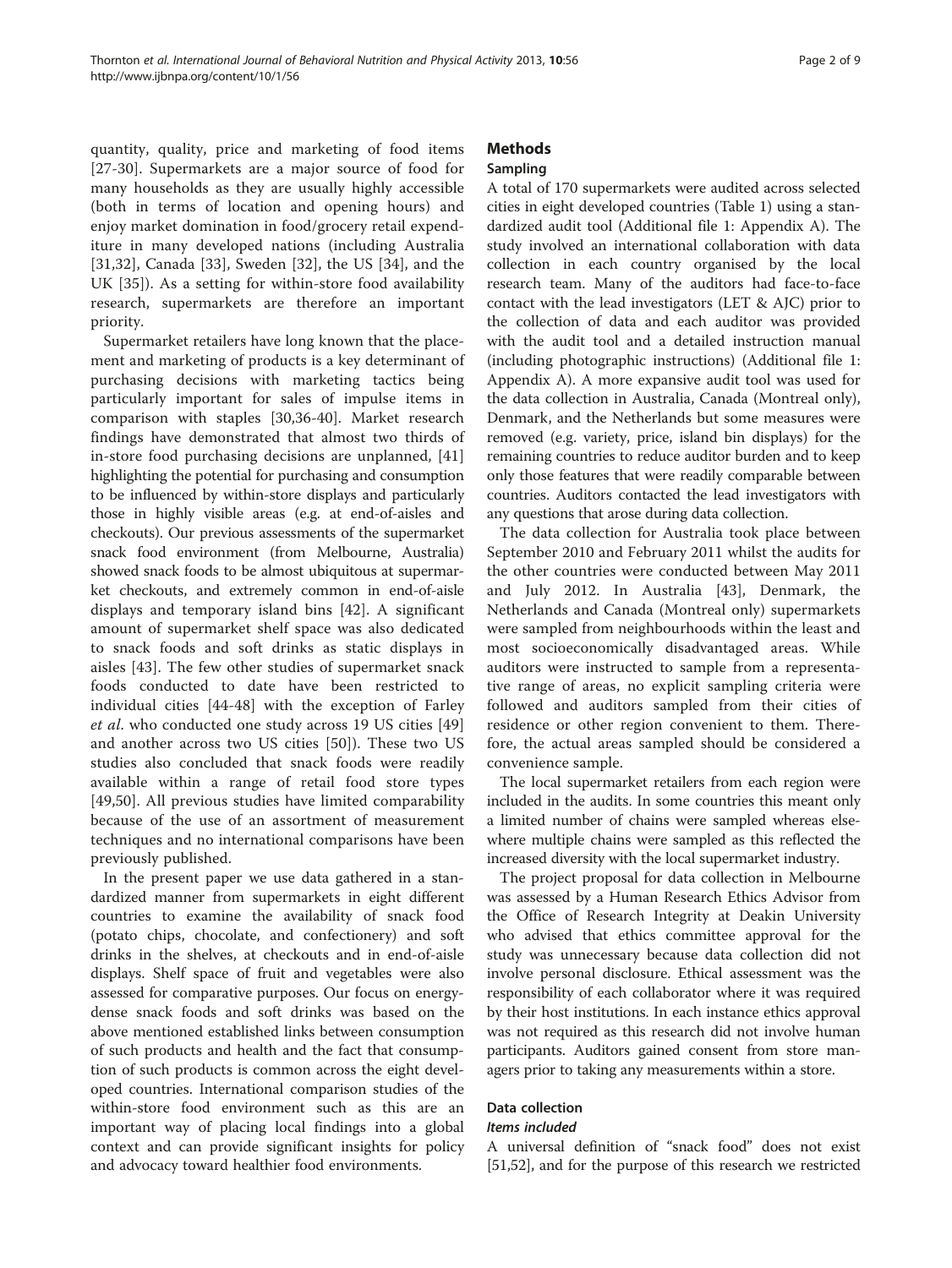| Country                  | City/region                                                    | No. | Supermarket chains audited (n)                                                                                                                                                                                                                                            | Dates of audit                       |
|--------------------------|----------------------------------------------------------------|-----|---------------------------------------------------------------------------------------------------------------------------------------------------------------------------------------------------------------------------------------------------------------------------|--------------------------------------|
| Australia                | Melbourne                                                      | 35  | Coles (16), Woolworths (19)                                                                                                                                                                                                                                               | Sept $2010 - Nov$<br>2010 & Feb 2011 |
| Canada                   | Montreal (18); Toronto (10)                                    | 28  | Food Basics (1), Highland Farms (1), IGA (2), IGA<br>Extra (2), Les Marchés Traditions (1), Loblaws<br>Superstore (1), Longo's (1), Marché Ami (1),<br>Métro (8), Métro Plus (2), Michael-Angelo's (1),<br>No Frills (1), Price Chopper (1), Provigo (4),<br>Super $C(1)$ | Nov 2011, Jan<br>2012 & June 2012    |
| Denmark                  | Copenhagen and<br>surrounding areas                            | 18  | Fakta (4), Fotex (1), Irma (3), Lidl (1), Netto (3),<br>Rema 1000 (1), Spar (1), Superbest (3)                                                                                                                                                                            | Aug-Sept 2011                        |
| Netherlands              | Amsterdam                                                      | 20  | Albert Heijn (20)                                                                                                                                                                                                                                                         | $May - June 2011$                    |
| New Zealand              | Wellington                                                     | 10  | Countdown (3), New World (5), Pak n Save (2)                                                                                                                                                                                                                              | <b>July 2012</b>                     |
| Sweden                   | Stockholm                                                      | 19  | Coop (8), ICA (11)                                                                                                                                                                                                                                                        | July 2011 & June<br>2012             |
| United Kingdom           | Oxford                                                         | 8   | Co-op (1), Marks and Spencer (1), Sainsbury (3),<br>Tesco (2), Waitrose (1)                                                                                                                                                                                               | Feb 2012                             |
| United States of America | Columbia (14); Philadelphia (9);<br>Bethesda/Washington DC (9) | 32  | Acme (1), Bi-Lo (3), Bottom Dollar (1), Fresh<br>Grocer (2), Fresh Market (1), Food Lion (5), Giant<br>(4), Harris Teeter (2), Kroger (1), Piggly Wiggly<br>(3), Safeway (4), Sams (1), Save a Lot (1), Shop n<br>Bag (1), Superfresh (1), Trader Joes (1)                | June-July 2012                       |

<span id="page-2-0"></span>Table 1 Sample characteristics of the 170 included supermarkets from 8 countries

our definition to food and beverage types that are often consumed outside of the three main meals and would be considered high in energy, high in sodium, and/or low in micronutrients. These items included potato chips (crisps) (includes corn chips but not savoury crackers or pretzels), chocolate (either as chocolate bars, blocks, boxes or bags), confectionery (candy) (excluding mints and chewing gum) and soft drinks (soda) (both diet and regular). Each of these product types were easily identified in distinct sections in most supermarkets, readily available in the eight included countries, and form part of a typical Western-style eating pattern. Both diet and regular soft drinks were included because they are often interspersed within the same shelves (i.e. not stocked in separate sections) preventing us from taking separate aisle length measures for these two products. Fruit and vegetable availability was also measured (fresh products only, not tinned, dried or frozen) to allow an assessment of the ratio of snack foods to fruits and vegetables within stores.

#### Shelf space

The total aisle length (in metres) dedicated to each of the four snack food and beverage groups (i.e. potato chips, chocolate, confectionery and soft drinks) was measured using a measuring wheel or measuring tape. This involved measuring from the point in the aisle where the snack food category began to where the display of that category ended. In the stores from the Bethesda/Washington DC area, a measuring device was not available and instead the length was determined by calibrated length of paces. If an item (e.g. confectionery)

was displayed in multiple aisles, the total length across the multiple aisles was summed. For fruits and vegetables, the length of shelf space (refrigerated and unrefrigerated) as well as the circumference of island displays dedicated to fresh fruits and vegetables were measured and summed.

#### Checkouts and end-of-aisle displays

Auditors assessed whether snack foods were available at each checkout and at end-of-aisle displays at both the front and the back of an aisle. Using a checklist, the presence of each of the following items was recorded: 1) potato chips; 2) chocolate; 3) confectionery; 4) soft drink – regular; 5) soft drink –diet. Multiple item types could be recorded for each checkout or end-of-aisle display.

## Store size

Total store size was calculated as total length of all aisles in the supermarket measured using a measuring wheel, measuring tape, or calibrated paces.

#### Analysis

The estimated marginal mean of the total aisle length of snack food items and the aisle length of individual snack food items was calculated adjusting for total store size across all countries. The ratio of aisle length dedicated to snack foods compared to fruits and vegetables was calculated by dividing the total aisle length of snack foods by the total length of displays of fruits and vegetables. Shelf length of each product type and the ratio of snack food to fruits and vegetables for each country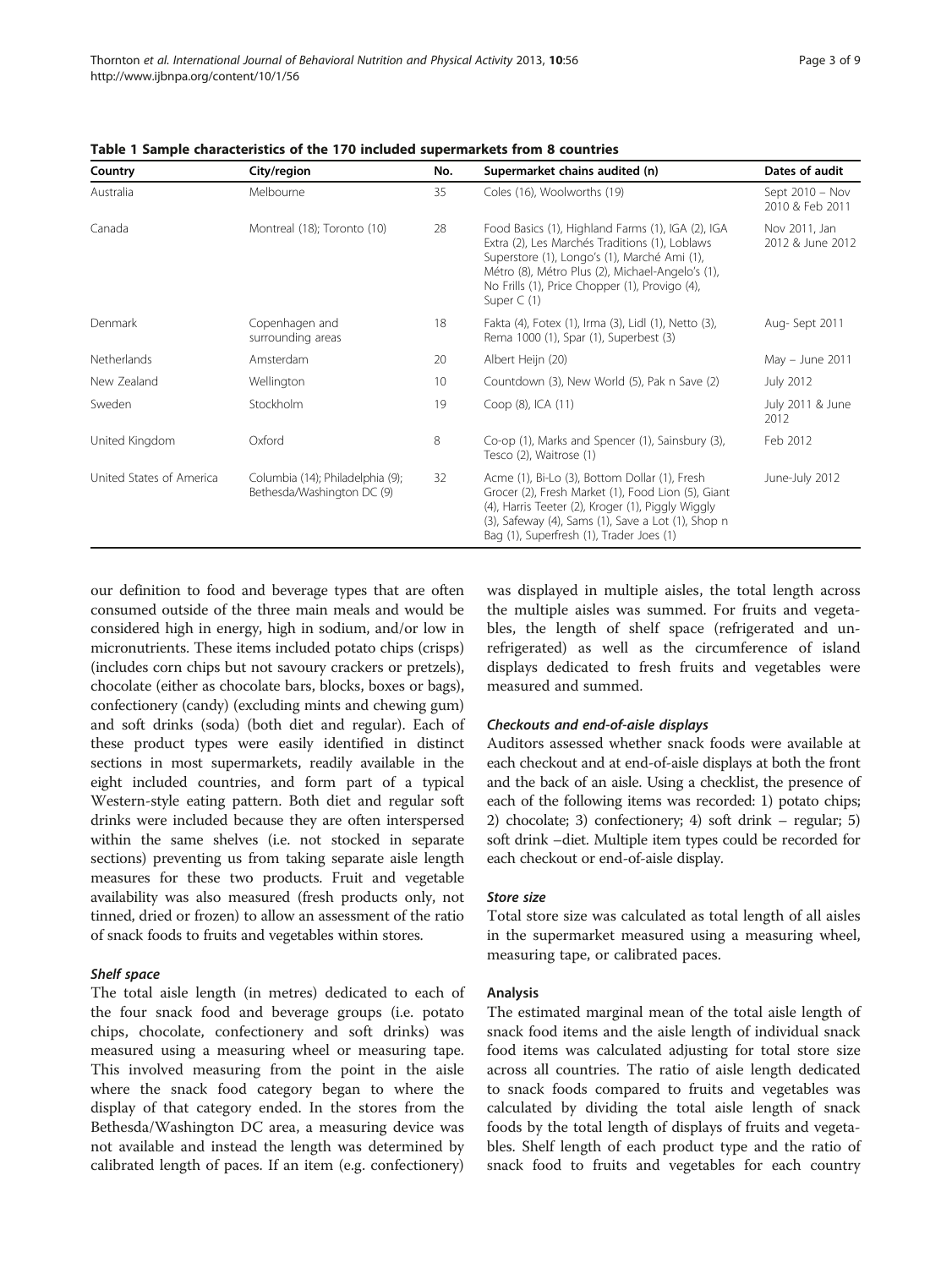were ranked from the most (1) to the least (8). The proportion of total snack food aisle length dedicated to each of the snack food and soft drink items was calculated for each store to produce a within-country mean. This measure allowed us to assess the relative amount of each item within countries. For checkouts and end-of-aisle displays, results are reported as a percentage (and 95% confidence interval) of the total number of checkouts or end-of-aisle displays that displayed any snack food item.

## Results

Included data originated from Oceania, North America and Europe. In Oceania, in addition to a sample of 35 supermarkets from Melbourne, Australia on which we have previously reported [[42](#page-8-0),[43](#page-8-0)], data was also obtained from 10 supermarkets in Wellington (New Zealand). A sample of 60 North American supermarkets were obtained from two cities in Canada (Montreal  $(n = 18)$  and Toronto  $(n = 10)$ ) and three cities in the United States (US) (Columbia, SC  $(n = 14)$ ; Philadelphia, PA  $(n = 9)$ ; and Bethesda, MD/Washington DC  $(n = 9)$ ). In Europe, audits were conducted in Copenhagen and surrounding urban areas (Denmark,  $n = 18$ ), Amsterdam (the Netherlands,  $n = 20$ ), Stockholm (Sweden,  $n = 19$ ) and Oxford (United Kingdom (UK),  $n = 8$ ) (Table [1](#page-2-0)).

#### Shelf space

Aisle length dedicated to each snack food type is presented in Table 2 in addition to the country ranking for each item relative to other countries. Large variations for each snack food type as well as the total aisle length of snack food were observed between countries. Adjusted for total store size, supermarkets in the UK sample had the greatest aisle length dedicated to chips, chocolate and confectionery as well as the greatest total snack food aisle length (56.4 m; 95% CI 47.6 – 65.2 m). Aisle length of soft drinks was greatest in the Australian sample (18.4 m; 95% CI 16.6 – 20.3 m). Stores in the New Zealand sample had the least aisle length dedicated to snack foods (21.7 m; 95% CI 13.8 – 29.7). Raw aisle length (unadjusted for store size) values for each country are found in Additional file [2](#page-6-0): Appendix B. Stores in the Danish and the UK samples had the highest ratio of snack foods to fruit and vegetables with a ratio of 1.46 and 1.31 respectively (Table 2). The Canadian supermarkets had the lowest ratio of snack food aisle length to fruits and vegetables aisle length.

The proportion of the total snack food aisle length dedicated to each type of snack food is presented in Figure [1](#page-4-0). Supermarkets in the North American countries (Canada and the US) had a greater proportion of their snack food aisle length dedicated to chips. Compared to

Table 2 Shelf space (aisle length in metres) dedicated to energy-dense snack foods and drinks (adjusted for total store size) and ratio of snack food to fruits and vegetables and between-country rankings for each item

| Within-country mean length (and 95% CI of aisle displays (metres)) |                     |                        |                            |                         |                                          |                      |                            |  |  |  |
|--------------------------------------------------------------------|---------------------|------------------------|----------------------------|-------------------------|------------------------------------------|----------------------|----------------------------|--|--|--|
| Country                                                            | Chips <sup>1</sup>  | Chocolate <sup>1</sup> | Confectionery <sup>1</sup> | Soft drink <sup>1</sup> | <b>Total snack</b><br>foods <sup>1</sup> | Ratio<br>(snack/F&V) | <b>Total store</b><br>size |  |  |  |
| Australia <sup>2</sup>                                             | $12.5(10.8-14.1)$   | $10.0 (8.6 - 11.4)$    | $5.28(3.8-6.8)$            | 18.4 (16.6-20.3)        | 45.8 (41.4-50.1)                         | $0.58(0.4-0.7)$      | 262.2 (238.6-285.7)        |  |  |  |
| (rank)                                                             | 5                   |                        | 4                          |                         |                                          |                      |                            |  |  |  |
| Canada                                                             | $13.9(12.1-15.7)$   | 4.91 (3.4-6.4)         | $3.51(1.9-5.1)$            |                         | 12.6 (10.6-14.6) 34.9 (30.2-39.6)        | $0.33(0.1-0.5)$      | 188.3 (158.8-217.8)        |  |  |  |
| (rank)                                                             | 3                   | 6                      | 7                          |                         | 5                                        | 8                    |                            |  |  |  |
| Denmark                                                            | $11.3(9.1-13.6)$    | 7.92 (6.0-9.9)         | $7.27(5.2-9.3)$            | 12.2 (9.7-14.7)         | 38.7 (32.7-44.7)                         | $1.46(1.3-1.6)$      | 128.3 (94.7-161.9)         |  |  |  |
| (rank)                                                             | 6                   |                        | 3                          |                         |                                          |                      |                            |  |  |  |
| Netherlands                                                        | $10.6$ $(8.3-12.9)$ | $5.31(3.38-7.2)$       | $3.85(1.8-5.9)$            | 11.1 (8.61-13.6)        | 30.5 (24.6-36.4)                         | $0.44(0.2-0.6)$      | 76.9 (59.3-94.6)           |  |  |  |
| (rank)                                                             |                     | 5                      | 6                          | 6                       |                                          |                      | 8                          |  |  |  |
| New Zealand                                                        | $7.17(4.3-10.2)$    | $2.32(-0.2-4.9)$       | $3.98(1.3-6.7)$            | 8.20 (4.8-11.5)         | 21.7 (13.8-29.7)                         | $0.50(0.4-0.7)$      | 279.9 (212.0-347.7)        |  |  |  |
| (rank)                                                             | 8                   |                        |                            | 8                       | 8                                        | 6                    |                            |  |  |  |
| Sweden                                                             | 14.5 (12.2-16.8)    | $9.23(7.3-11.1)$       | $9.33(7.3-11.3)$           | 10.8 (8.3-13.3)         | 43.8 (37.8-49.8)                         | $0.72(0.5-0.9)$      | 93.4 (59.9-126.8)          |  |  |  |
| (rank)                                                             | 2                   |                        |                            |                         |                                          |                      |                            |  |  |  |
| United Kingdom                                                     | 15.2 (11.8-18.5)    | 15.6 (12.7-18.4)       | $11.6(8.6-14.6)$           | 13.9 (10.2-17.7)        | 56.4 (47.6-65.2)                         | $1.31(1.0-1.6)$      | 232.0 (39.8-424.2)         |  |  |  |
| (rank)                                                             |                     |                        |                            |                         |                                          |                      |                            |  |  |  |
| United States of America                                           | 12.9 (11.1-14.7)    | $2.87(1.3-4.4)$        | $2.81(1.2-4.4)$            | 14.0 (12.0-16.0)        | 32.7 (28.0-37.5)                         | $0.56(0.4-0.7)$      | 307.8 (212.0-347.7)        |  |  |  |
| (rank)                                                             |                     |                        | 8                          |                         | ĥ                                        |                      |                            |  |  |  |

<sup>1</sup> adjusted for store size.

2 shelf space reported in our previous analysis of Australian supermarkets [\[43](#page-8-0)] will differ to the results presented here as the current analysis accounts for differences in store size between countries.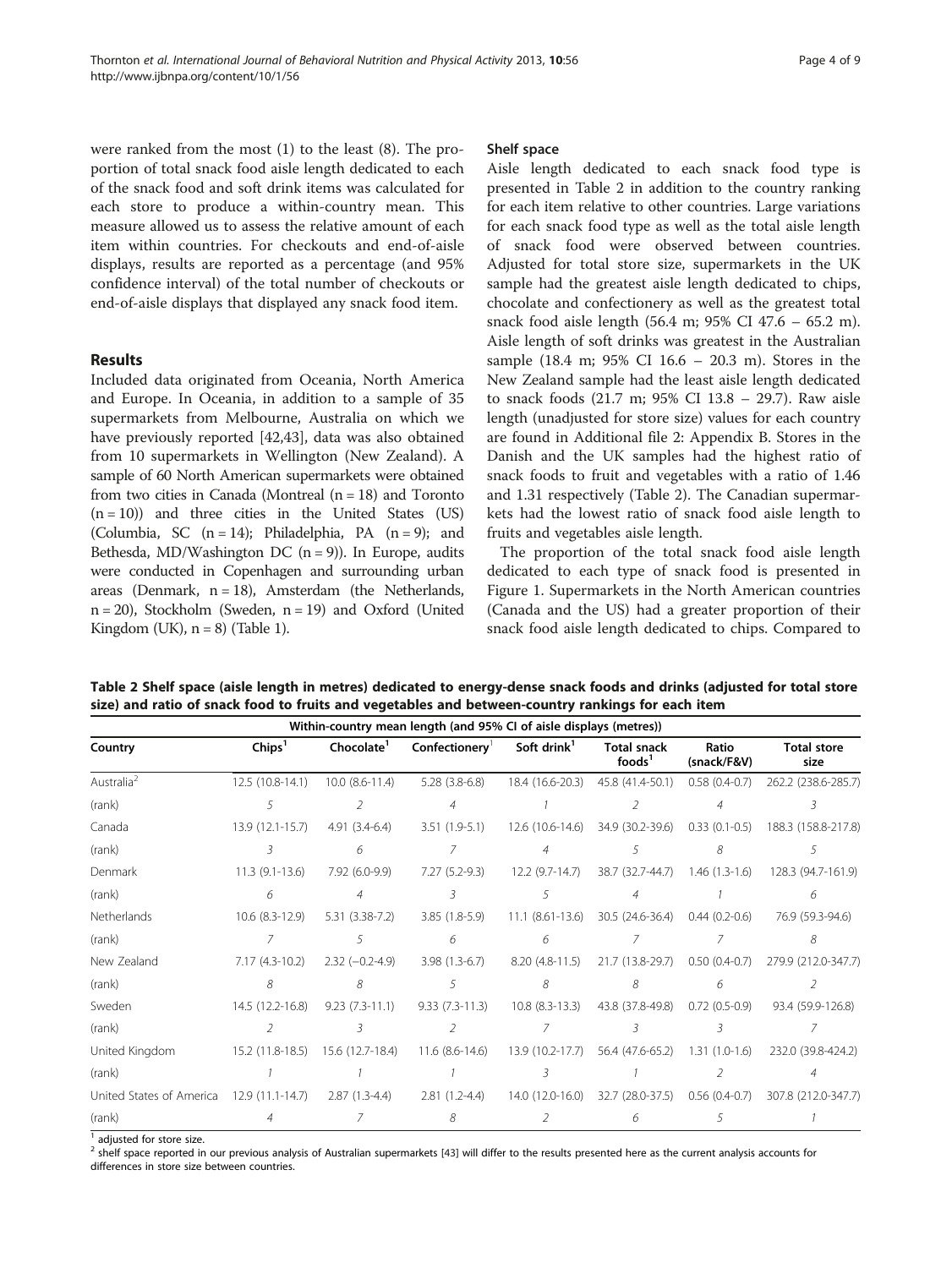<span id="page-4-0"></span>

other countries, the UK sample had a higher proportion of total snack food shelf length allocated to chocolate while the greatest proportion of shelf length allocated to confectionery was found within the Swedish sample. Soft drinks were less prominent as a proportion of total snack food aisle length in the Swedish and UK supermarkets.

## Checkouts and end-of-aisle displays

The only sample of supermarkets in which less than half of all checkout displays featured any of the snack foods or soft drinks assessed were those in the Netherlands (41%) (Figure 2). In every other country, our samples of supermarkets had more than 70% of checkouts featuring snack foods or soft drinks, with the mean percentage being highest in Australia (99%). The total number of checkouts in the UK sample was not recorded and therefore we could not calculate the proportion of checkouts with snack foods within that country. The

percentage of checkout displays in each country featuring each of the individual product types is presented in Additional file [2:](#page-6-0) Appendix C. Of particular interest in this appendix is the diversity of snack foods available at the checkouts with the US sample compared to countries such as Australia where checkouts largely display chocolate or soft drinks.

Australian supermarkets also exhibited the highest percentage (39%) of end-of-aisle displays featuring snack foods or soft drinks, with the proportion from the samples in other countries ranging from 16% (New Zealand) to 30% (Canada) (Figure 2). Additional file [2](#page-6-0): Appendix D contains the percentage of end-of-aisle displays in each country featuring each of the individual product types.

## **Discussion**

This study investigated the exposure to energy-dense snack foods (chips, chocolates and confectionery) and soft drinks in a sample of supermarkets across selected cities in eight developed countries. The shelf length of snack foods and the presence of these foods at checkouts and in end-of-aisle displays were assessed with noticeable variations detected between countries. UK supermarkets had the greatest aisle length devoted to chips, chocolate and confectionery, while soft drink aisle length was greatest in Australia. The proportion of both checkouts and end-of-aisle displays containing snack food was also highest in the Australian supermarkets sampled. In every country other than the Netherlands, snack foods were present at over 70% of checkouts.

From the results of this cross-sectional study, we are not able to discern whether variation is a result of differences in demand between countries, or whether supply is driving demand. It is likely that both are contributing. Demand may be driven strongly by cultural norms and

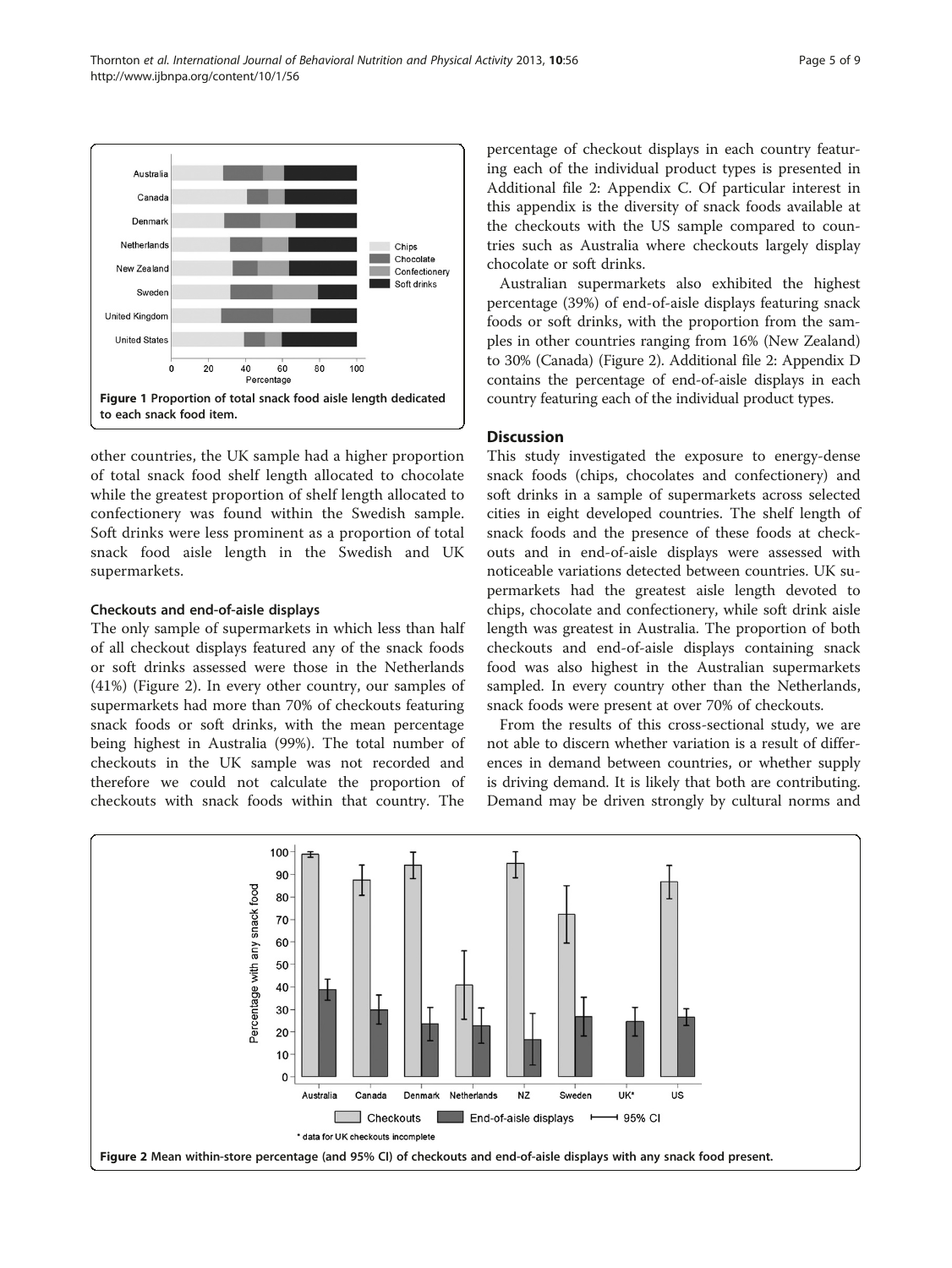traditional diet preferences. Influences on the supply side of the equation may include specific commercial arrangements between retailers and the food industry/ suppliers, climatic differences between countries that influence the availability and price of supermarket items, agricultural policies such as the subsidisation of highfructose corn-syrup production (for use as a sweetener in soft drinks) by the US government [[53\]](#page-8-0), import tariffs and trade agreements. The position of supermarkets in the larger food shopping environment may also explain some of the variation observed here. For example, it is likely the role of supermarkets in supplying fresh fruit and vegetables to consumers varies between nations based on the prominence and use of other retailers such as greengrocers or markets. Such variations may have contributed to the differences in the ratio of snack foods to fruits and vegetables that we observed.

Some of the findings reported here can be compared with the results of previous studies from individual countries. A 2006 study from Melbourne, Australia reported that 99% of checkouts displayed snack foods or soft drinks [[45](#page-8-0)] which is consistent with our own findings from that city. Prior US research [\[46,50](#page-8-0)] using a more inclusive definition of snack foods (included such items as nuts, cookies, doughnuts) found greater shelf lengths dedicated to snack food items than we report here. Because of the differences in definitions, the results from this study and our own study are not directly comparable.

Whilst the broader dietary and health implications of supermarkets have been discussed elsewhere [\[29,30](#page-7-0)], the link between snack food availability and both purchasing behaviour and health indicators warrants consideration. Although research in this area is in its infancy, a couple of studies have been published. One prior Australian study did not find any link between snack food shelf length and purchasing [\[54](#page-8-0)]; however that study of only nine supermarkets was underpowered to detect a significant effect. In the US, a positive correlation between snack food shelf space and BMI was observed [\[55](#page-8-0)] however the effect size was small. Many policy and program interventions are already aiming to change food environments even though robust and consistent evidence is not yet available and a consensus on how change should best be achieved has not yet been reached [[27](#page-7-0)]. Additional studies linking within-store environments with purchasing habits, diets and obesity are therefore sorely required to support the obvious desire to improve our food environment.

While ecological data of the type reported from this study cannot infer causality, links between availability and national consumption patterns are of interest. In Dutch supermarkets, greater shelf space was allocated to soft drinks in comparison with the other snack foods assessed. This result correlates with the findings from

the ENERGY study (which examines health in children across seven European countries) in which extremely high soft drink consumption amongst Dutch children was reported [[20\]](#page-7-0). Furthermore, soft drink consumption in the Netherlands has increased by 74% between 1980 and 2009 [[56\]](#page-8-0). In the North American supermarkets audited, shelf space devoted to soft drinks and potato chips was greater than for confectionery and chocolate in comparison with the other countries assessed. Within the US, soft drinks (soda) were reported to be the top dietary source of added sugars [[57,58\]](#page-8-0) whilst potato chips were the top dietary source of oils [\[58](#page-8-0)]. Amongst U.S. children both soft drinks and potato chips make substantial contributions to overall energy intake [\[57](#page-8-0)]. The Swedish population has traditionally had a preference for sugar confectionery [\[59](#page-8-0)]. Of interest however, are changes between 1980 and 2010 in the consumption of different snack foods and drinks. In that period, chocolate and confectionery (combined) increased by 53% per capita in Sweden whilst the consumption of soft drinks (including flavoured carbonated water) over this period increased three-fold and consumption of potato chips increased four-fold [\[60](#page-8-0)]. These changes in consumption are reflected in the current snack food profile in Swedish supermarkets in which shelf space of confectionery and chocolate is no higher than for chips and soft drinks (noting that our measure does not include carbonated water). Although it is of interest to examine correlations between availability and consumption patterns, the lack of comparable national dietary indicators limits our ability to explore this in more detail.

Whilst limiting snack food exposure in other settings such as schools and workplaces has been a focus of some public health campaigns [\[61,62](#page-8-0)], the supermarket environment is increasingly recognised as a potential intervention point [[29\]](#page-7-0). In addition to facilitating comparisons between countries, the results of this study also allow the assessment of the local food environment in each country. Such national food environment data is necessary to support and justify campaigns such as those calling for the removal of confectionery items from supermarket checkouts [\[61,63,64\]](#page-8-0). Efforts to improve diet and reduce obesity and other chronic diseases will be more successful when supported by strategies such as these that aim to create healthier environments. In the Netherlands, the Albert Heijn supermarket chain has the largest market share (34%) [\[65](#page-8-0)] and remains a profitable supermarket retailer despite not having high levels of snack food displays (relative to other supermarkets in this study). In reaction to a report by the Dutch Consumers' Federation [\[66\]](#page-8-0) on which supermarkets make the healthy choice the easy choice, Albert Heijn announced an initiative to remove all snack foods from checkouts. This action is reflected in the low proportion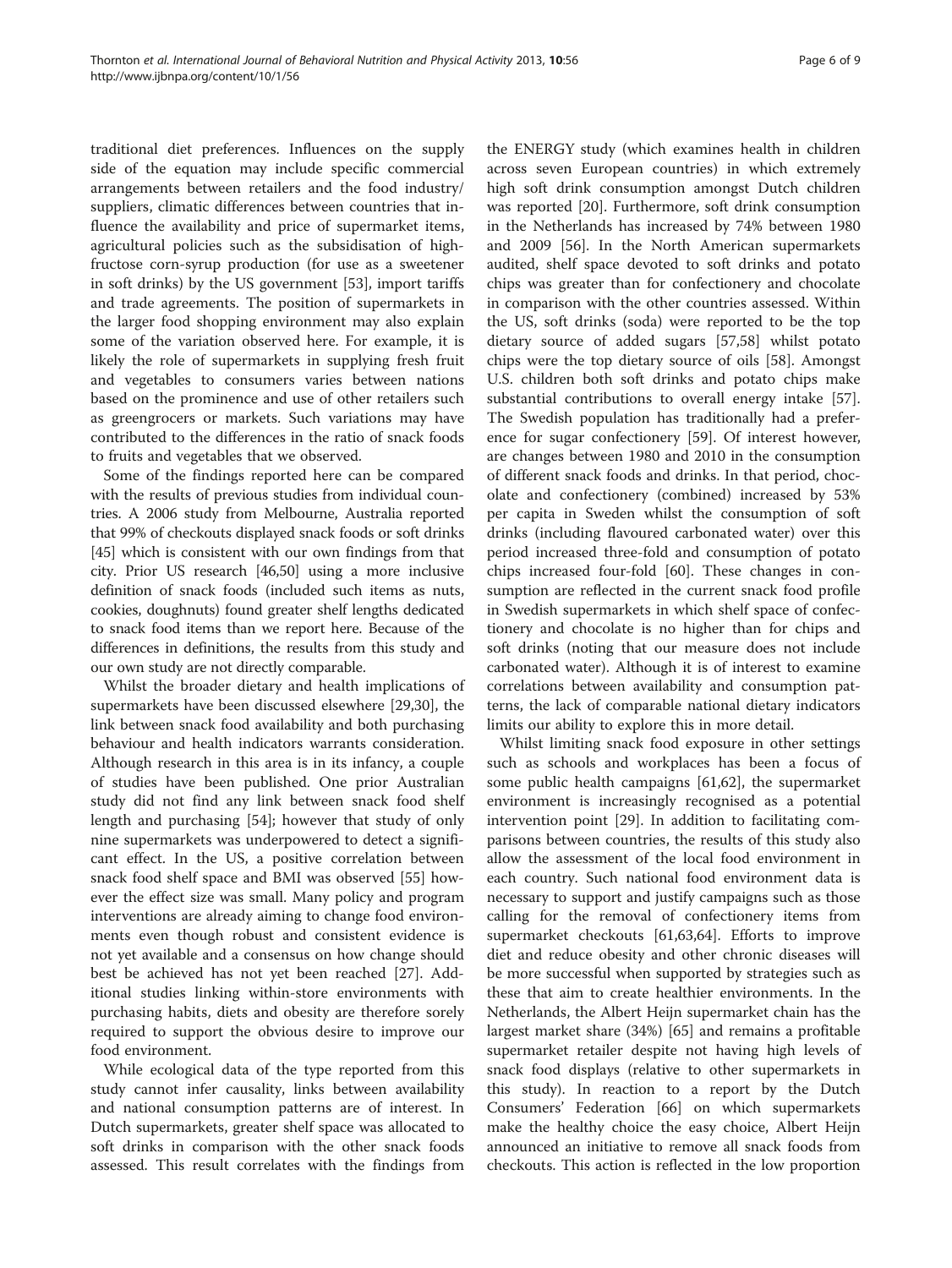<span id="page-6-0"></span>of Dutch checkouts with snack food displays observed in this study. That example suggests that such initiatives may involve a relatively low cost for supermarkets, can allow them to promote their brand as a healthy choice, and may be important in changing cultural norms around snacking behaviours. Other forms of advocacy to encourage healthier supermarkets are required [[29](#page-7-0)] and these may include policy-level approaches initiated by governments.

The major strength of this study is the within-store assessment of energy-dense snack foods and soft drinks conducted in a sample of supermarkets across cities in multiple countries using a standardized measurement tool. Multiple aspects of the within-store food environment were captured, including static displays of shelf space and dynamic displays at ends-of-aisles and checkouts. Previously, within-store assessments of supermarket snack foods have been rare, limited in their ability to compare findings between countries and did not include the multiple aspects of the supermarket snack food environment assessed here.

We acknowledge that our definition of snack food was limited to four food categories. Other types of energydense snack foods not captured here are also available in supermarkets and in certain contexts these products may also be important snack foods (e.g. cookies and icecream in North America). While no universal definition of snack foods exists [[51](#page-8-0),[52](#page-8-0)], the definition used in this study was appropriate for a cross-country comparison as each of the snack foods examined were commonly available in all countries. The sampling strategy should also be considered when interpreting the findings. In Melbourne, Amsterdam and Montreal, data collection was undertaken according to area level disadvantage. Auditors in other countries sampled from a representative range of urban areas with no pre-specified stratification according to area-level disadvantage. All collaborators were instructed to sample from the major supermarket retailers in their setting. Although this meant that a greater variety of chains were sampled in some countries than others, we would expect that the diversity of store types in a country is a valid reflection of the choices available to consumers. The fourth limitation relates to the relatively small number of supermarkets examined in two of the countries (New Zealand and the United Kingdom). The findings from these two countries in particular should be treated with some caution as they may not accurately represent snack food availability in those settings. Despite adjusting for store size in our analysis, we did not have any indicator of the presence of nonfood items present and it is possible that in some larger stores, a greater proportion of the store was allocated to such products. We did, however include an assessment of the ratio of snack foods to fruits and vegetables which

is an effective indicator of the priority given to snack food relative to other items. Finally, other factors that may be important determinants of snack food purchasing (e.g. price, in-store promotions, variety, island bin displays) were not included in this study because of difficulties in comparing such features between countries.

## Conclusion

Globally, supermarkets play an increasingly important role in shaping dietary behaviours. This study has highlighted the ubiquitous presence of energy-dense snack food items in the supermarkets of eight developed countries. Although differences were observed between countries, snack food was extremely common in the aisles of supermarkets in all countries. The prominence of snack foods in displays at checkouts and the ends-of-aisles may be an important determinant of snack purchases as such displays are largely unavoidable. The relatively low prominence of snack food in supermarkets in both the Netherlands (checkouts in particular) and New Zealand suggest that lessons about the reduction of such displays may be learnt from these countries.

## Additional files

[Additional file 1:](http://www.biomedcentral.com/content/supplementary/1479-5868-10-56-S1.pdf) Appendix A. Supermarket snack food audit tool. \*Please note the audit tool is freely available for other researchers to use (instruction manual also freely available on request to the corresponding author). Please acknowledge the audit tool developers when reporting findings based on the use of this audit tool.

[Additional file 2:](http://www.biomedcentral.com/content/supplementary/1479-5868-10-56-S2.docx) Appendix B. Raw mean (unadjusted) shelf length of snack food items, soft drinks and fruits and vegetables (fruit and vegetable shelf length adjusted for total store size also presented). Appendix C. Percentage of checkouts in 170 supermarkets from 8 countries displaying individual snack food items and soft drinks. Appendix D. Percentage of end-of-aisles (front of aisle, back of aisle and total) displaying individual snack food items and soft drinks.

#### Competing interests

The authors declare that they have no competing interests.

#### Authors' contributions

LET and AJC designed the audit tool with the assistance of SAM. LET and AJC oversaw the data collection within Melbourne and analysed the data for the entire sample. All other listed authors either coordinated or conducted the data collection within their country. LET and AJC wrote the first draft of the paper with the assistance of SAM and DAC. All authors assisted in drafting the manuscript with each author providing context-specific contributions. LET had primary responsibility for the final content. All authors read and approved the final manuscript.

#### Acknowledgements

We would like to acknowledge the contribution of the following people who assisted with this study: Jennifer McCann, Kate Udorovic, Leah Salmon, Alexander Hamilton, Jessica Chen, Anna Schöni, Xiaoguang (Max) Ma, Jindong Ding Petersen, Nishan Lamichhane, Jesper Friberg (within-store audits) and Brian Miller for his assistance with the development of the database used to enter and manage the audit data. The collection of data within Melbourne was supported by funding through Deakin University. LET is supported by a Deakin University Alfred Deakin Postdoctoral Research Fellowship. AJC is supported by a National Health and Medical Research Council Fellowship (#1013313). SAM is supported by an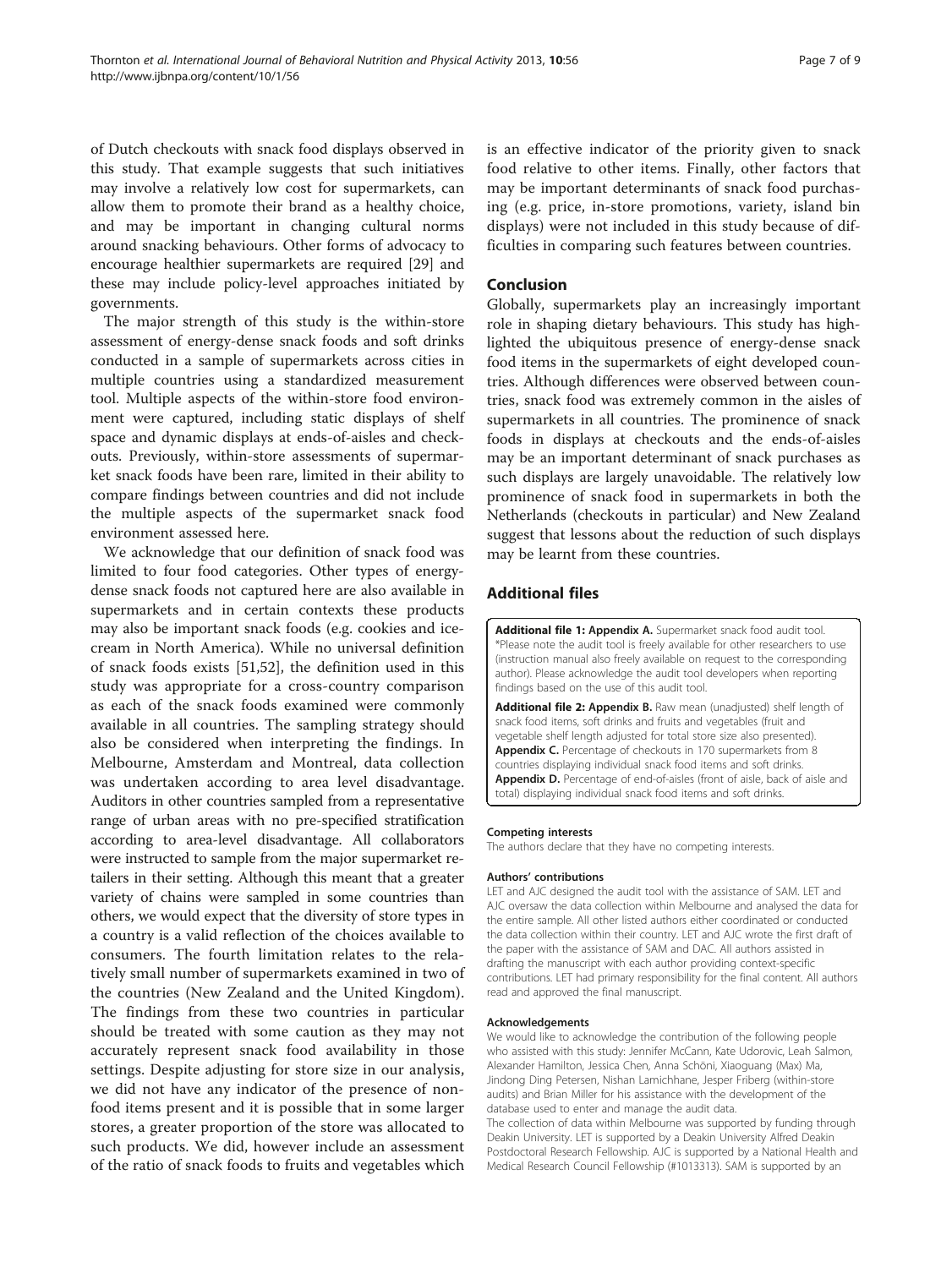<span id="page-7-0"></span>Australian Research Council Future Fellowship (FT100100581). CF is funded by the British Heart Foundation. CS is supported by The Nordea Foundation.

#### Author details

<sup>1</sup> Centre for Physical Activity and Nutrition Research, School of Exercise and Nutrition Sciences, Deakin University, Melbourne Burwood Campus, 221 Burwood Highway, Burwood, Melbourne 3125, Australia. <sup>2</sup>Department of Health Sciences and the EMGO Institute for Health and Care Research, Faculty of Earth and Life Sciences, VU University, Amsterdam, The Netherlands. <sup>3</sup>National Institute for Health Innovation, School of Population Health, The University of Auckland, Auckland, New Zealand. <sup>4</sup>Centre of Family Medicine, Department of Neurobiology, Care Sciences and Society, Karolinska Institutet, Huddinge, Sweden. <sup>5</sup>Metropolitan University College, Copenhagen, Denmark. <sup>6</sup>Department of Public Health, University of Copenhagen, Copenhagen, Denmark. <sup>7</sup> Department of Epidemiology and Biostatistics, Center for Research in Nutrition and Health Disparities, Arnold School of Public Health, University of South Carolina, Columbia, USA. 8 Department of Geography, University of South Carolina, Columbia, USA. 9 Department of Public Health, University of Otago, Wellington, New Zealand. <sup>10</sup>School of Biomedical and Health Sciences, Victoria University, Melbourne, Australia. 11Division of Cancer Control and Population Sciences, US National Cancer Institute, Bethesda, USA. <sup>12</sup>The Food Trust, Philadelphia, USA. <sup>13</sup>British Heart Foundation Health Promotion Research Group, Department of Public Health, University of Oxford, Oxford, UK.

#### Received: 14 December 2012 Accepted: 6 May 2013 Published: 14 May 2013

#### References

- 1. Lobstein T: Prevalence and trends in childhood obesity. In Obesity Epidemiology: From Aetiology to Public Health. Edited by Crawford D, Jeffery RW, Ball K, Brug J. New York: Oxford University Press; 2010:3–16.
- 2. Seidell JC: Prevalence and trends in adult obesity in affluent countries. In Obesity Epidemiology: From Aetiology to Public Health. Edited by Crawford D, Jeffery RW, Ball K, Brug J. New York: Oxford University Press; 2010:17–26.
- 3. Mokdad AH, Ford ES, Bowman BA, Dietz WH, Vinicor F, Bales VS, Marks JS: Prevalence of obesity, diabetes, and obesity-related health risk factors, 2001. JAMA 2003, 289(1):76–79.
- 4. Must A, Spadano J, Coakley EH, Field AE, Colditz G, Dietz WH: The disease burden associated with overweight and obesity. JAMA 1999, 282(16):1523–1529.
- 5. Marcus MD, Foster GD, El Ghormli L, Baranowski T, Goldberg L, Jago R, Linder B, Steckler A, Trevino R: Shifts in BMI category and associated cardiometabolic risk: prospective results from HEALTHY study. Pediatrics 2012, 129(4):e983–e991.
- 6. Mesas AE, Munoz-Pareja M, Lopez-Garcia E, Rodriguez-Artalejo F: Selected eating behaviours and excess body weight: a systematic review. Obes Rev 2012, 13(2):106–135.
- 7. Zizza C, Siega-Riz AM, Popkin BM: Significant increase in young adults' snacking between 1977–1978 and 1994–1996 represents a cause for concern! Prev Med 2001, 32(4):303–310.
- Cutler DM, Glaeser EL, Shapiro JM: Why have Americans become more obese? J Econ Perspect 2003, 17(3):93–118.
- 9. Halkjaer J, Tjonneland A, Overvad K, Sorensen TI: Dietary predictors of 5year changes in waist circumference. J Am Diet Assoc 2009, 109(8):1356–1366.
- 10. Caprio S: Calories from Soft Drinks Do They Matter? N Engl J Med 2012, 367(15):1462–1463.
- 11. Kerr MA, Rennie KL, McCaffrey TA, Wallace JMW, Hannon-Fletcher MP, Livingstone MBE: Snacking patterns among adolescents: a comparison of type, frequency and portion size between Britain in 1997 and Northern Ireland in 2005. Br J Nutr 2009, 101(1):122–131.
- 12. University of Otago and Ministry of Health: A Focus on Nutrition: Key findings of the 2008/09 New Zealand Adult Nutrition Survey. Wellington: Ministry of Health; 2011.
- 13. Ministry of Health: NZ Food NZ Children: Key results of the 2002 National Children's Nutrition Survey. Wellington: Ministry of Health; 2003.
- 14. Osler M, Heitmann BL, Schroll M: Ten year trends in the dietary habits of Danish men and women. Cohort and cross-sectional data. Eur J Clin Nutr 1997, 51(8):535–541.
- 15. Rothausen BW, Matthiessen J, Hoppe C, Brockhoff PB, Andersen LF, Tetens I: Differences in Danish children's diet quality on weekdays v. weekend days. Publ Health Nutr 2012, 15(9):1653–1660.
- 16. Rangan AM, Randall D, Hector DJ, Gill TP, Webb KL: Consumption of 'extra' foods by Australian children: types, quantities and contribution to energy and nutrient intakes. Eur J Clin Nutr 2008, 62(3):356-364.
- 17. Rangan AM, Schindeler S, Hector DJ, Gill TP, Webb KL: Consumption of 'extra' foods by Australian adults: types, quantities and contribution to energy and nutrient intakes. Eur J Clin Nutr 2009, 63(7):865-871.
- 18. Brown JE, Nicholson JM, Broom DH, Bittman M: Television Viewing by School-Age Children: Associations with Physical Activity, Snack Food Consumption and Unhealthy Weight. Soc Indic Res 2011, 101(2):221–225.
- 19. Garriquet D: Beverage consumption of Canadian adults. Health Rep 2008, 19(4):23–29.
- 20. Brug J, van Stralen MM, Te Velde SJ, Chinapaw MJ, De Bourdeaudhuij I, Lien N, Bere E, Maskini V, Singh AS, Maes L, et al: Differences in weight status and energy-balance related behaviors among schoolchildren across Europe: the ENERGY-project. PLoS One 2012, 7(4):e34742.
- 21. Seligson FH, Krummel DA, Apgar JL: Patterns of chocolate consumption. Am J Clin Nutr 1994, 60(6 Suppl):1060S–1064S.
- 22. Spanos D, Hankey CR: The habitual meal and snacking patterns of university students in two countries and their use of vending machines. J Hum Nutr Diet 2010, 23(1):102–107.
- 23. Janssen I, Katzmarzyk PT, Boyce WF, Vereecken C, Mulvihill C, Roberts C, Currie C, Pickett W: Comparison of overweight and obesity prevalence in school-aged youth from 34 countries and their relationships with physical activity and dietary patterns. Obes Rev 2005, 6(2):123–132.
- 24. Naska A, Bountziouka V, Trichopoulou A: Soft drinks: time trends and correlates in twenty-four European countries. A cross-national study using the DAFNE (Data Food Networking) databank. Publ Health Nutr 2010, 13(9):1346–1355.
- 25. Duffey KJ, Huybrechts I, Mouratidou T, Libuda L, Kersting M, De Vriendt T, Gottrand F, Widhalm K, Dallongeville J, Hallstrom L, et al: Beverage consumption among European adolescents in the HELENA study. Eur J Clin Nutr 2012, 66(2):244–252.
- 26. Brug J: Determinants of healthy eating: motivation, abilities and environmental opportunities. Fam Pract 2008, 25:i50–i55.
- 27. Gustafson A, Hankins S, Jilcott S: Measures of the consumer food store environment: a systematic review of the evidence 2000–2011. J Community Health 2012, 37(4):897–911.
- 28. Glanz K, Sallis JF, Saelens BE, Frank LD: Healthy nutrition environments: concepts and measures. Am J Health Promot 2005, 19(5):330–333.
- 29. Glanz K, Bader MD, Iyer S: Retail grocery store marketing strategies and obesity: an integrative review. Am J Prev Med 2012, 42(5):503–512.
- 30. Hawkes C: Dietary implications of supermarket development: A global perspective. Dev Pol Rev 2008, 26(6):657–692.
- 31. Foster M, Fell J, To H, Rees G, Bowen B: ABARES Overview of the Australian food industry, 2009–10. In Australian Food Statistics 2009–10. Canberra: Australian Government Department of Agriculture, Fisheries and Forestry; 2011. [http://www.daff.gov.au/\\_\\_data/assets/pdf\\_file/0011/1910819/food](http://www.daff.gov.au/__data/assets/pdf_file/0011/1910819/food-stats2009-10.pdf)[stats2009-10.pdf.](http://www.daff.gov.au/__data/assets/pdf_file/0011/1910819/food-stats2009-10.pdf)
- 32. Caraher M, Coveney J: Public health nutrition and food policy. Publ Health Nutr 2004, 7(5):591–598.
- 33. Osec Swiss Business Hub Canada: The Canadian Food Retail Sector; 2011. [http://www.osec.ch/sites/default/files/bbf\\_Canada\\_FoodRetail\\_Feb2011.pdf](http://www.osec.ch/sites/default/files/bbf_Canada_FoodRetail_Feb2011.pdf).
- 34. United States Department of Agiculture: Economic Research Service Food Expenditure Series. [http://ers.usda.gov/data-products/food-expenditures.](http://ers.usda.gov/data-products/food-expenditures.aspx#26636) [aspx#26636.](http://ers.usda.gov/data-products/food-expenditures.aspx#26636)
- 35. IGD: UK Grocery Retailing. [http://www.igd.com/our-expertise/Retail/retail](http://www.igd.com/our-expertise/Retail/retail-outlook/3371/UK-Grocery-Retailing/)[outlook/3371/UK-Grocery-Retailing/.](http://www.igd.com/our-expertise/Retail/retail-outlook/3371/UK-Grocery-Retailing/)
- 36. Piacentini M, MacFadyen L, Eadie D: Corporate social responsibility in food retailing. Int J Retail Distrib Manag 2000, 28(11):459–469.
- 37. Winson A: Bringing political economy into the debate on the obesity epidemic. Agric Human Values 2004, 21:299–312.
- 38. Wilkinson JB, Mason JB, Paksoy CH: Assessing the impact of short-term supermarket strategy variables. J Market Res 1982, 19(1):72-86.
- 39. Cohen DA, Farley TA: Eating as an automatic behavior. Prev Chronic Dis 2008, 5(1). [http://www.cdc.gov/pcd/issues/2008/jan/07\\_0046.htm.](http://www.cdc.gov/pcd/issues/2008/jan/07_0046.htm) Accessed [Sept. 2012].
- 40. Kalla SM, Arora AP: Impulse buying: A literature review. Global Bus Rev 2011, 12:145.